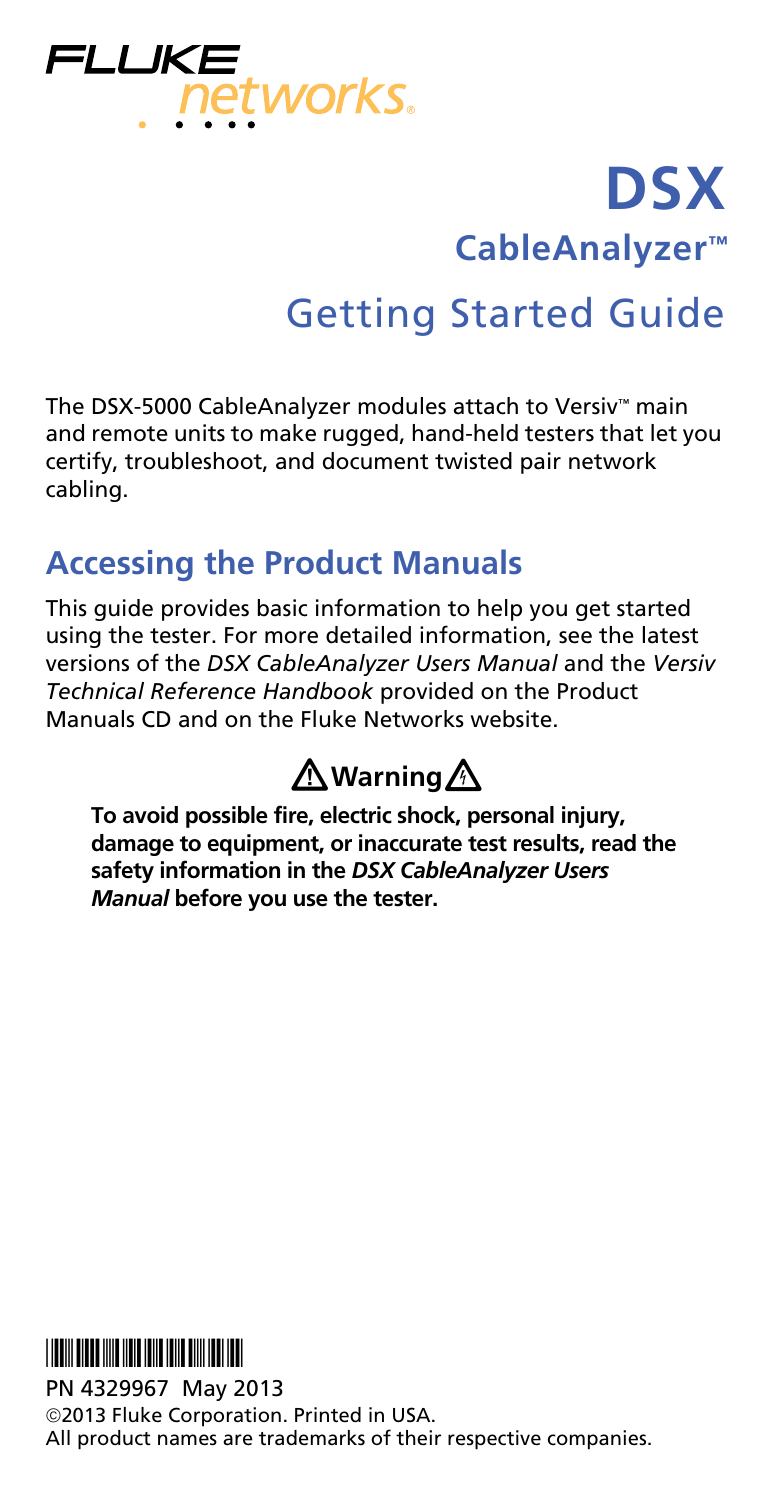### **Connectors, Keys, and LEDs**



**Figure 1. Connectors, Keys, and LEDs**

HFO00EPS

- $\overline{1}$  Connector for a link interface adapter.
- $(2)$  RJ45 jack for communications between the main and remote testers when you do alien crosstalk measurements.
- LCD display with touchscreen.
- $\overline{4}$   $\overline{V}$ <sup>TEST</sup>): Starts a test. To start a test, you can also tap **TEST** on the display.
- (5) Power key.
- : Press to go to the home screen.
- $\overline{C}$  Connector for the ac adapter. The LED is red when the battery charges, and green when the battery is fully charged. The LED is yellow if the battery will not charge.
- RJ45 connector: For functions available in future software releases.
- Micro-AB USB port: This USB port lets you connect the tester to a PC so you can upload test results to the PC and install software updates in the tester.
- Type A USB port: This USB host port lets you save test results on a USB flash drive or connect a video probe to the tester.
- Headset jack.
- **PASS** LED comes on when a test passes.

**TEST** LED comes on during a test.

**FAIL** LED comes on when a test fails.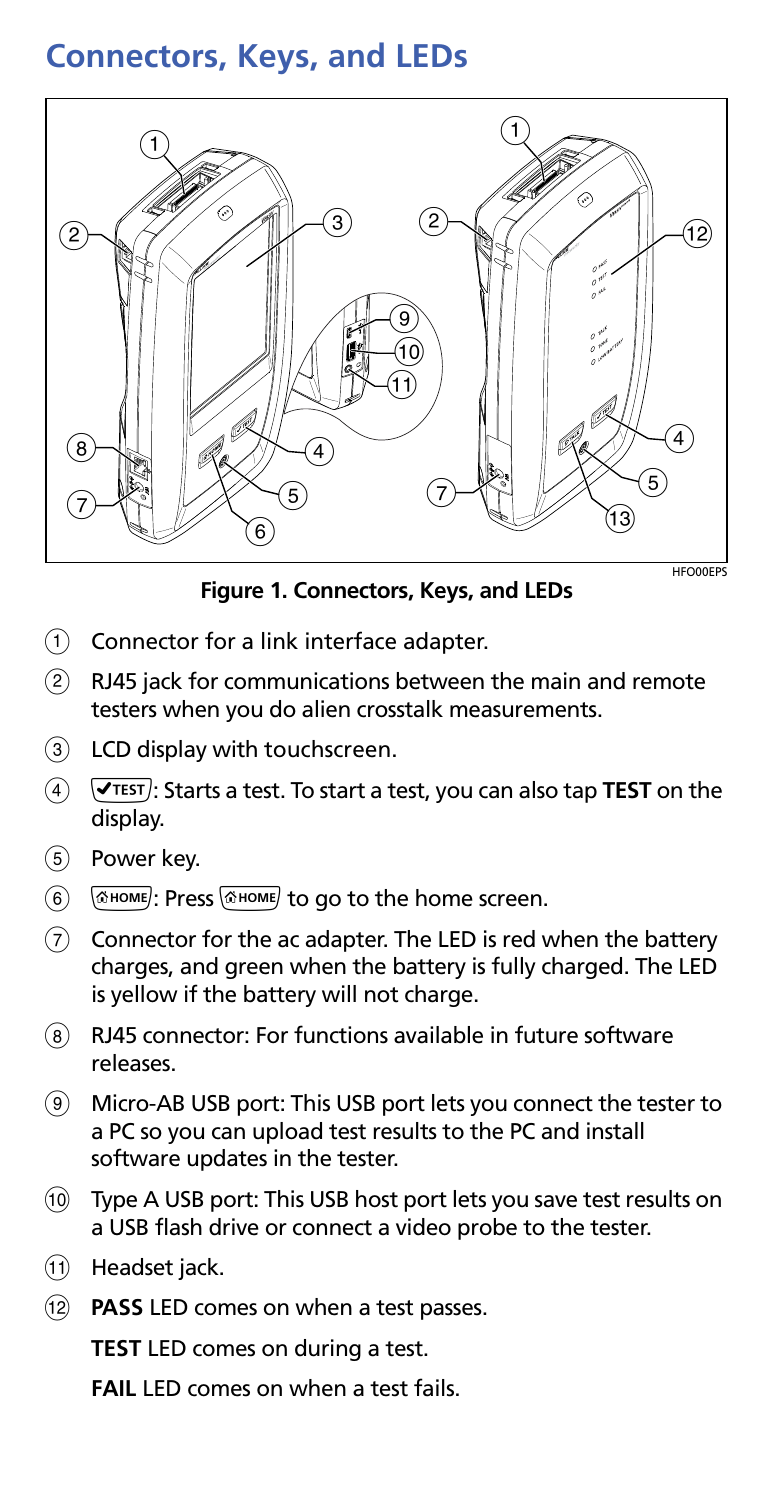**TALK** LED comes on when the talk function is on (see (13)). To adjust the volume, press  $\overline{Q_{\text{TALK}}}$  or the button on the headset's microphone.

**TONE** LED flashes when the main tester sends a request to talk.

**LOW BATTERY** LED comes on when the battery is low.

*Note*

*The LEDs also operate as a battery gauge when you turn on the remote. See the Users Manual.*

 $(13)$   $(9 \overline{\text{max}})$ : Press  $(9 \overline{\text{max}})$  to use the headset to speak to the person at the other end of the link. Press again to adjust the volume. To turn off the talk function, hold down  $\sqrt{P^{\text{TALK}}}.$ 

### **How to Certify Twisted Pair Cabling**

#### **1. Power the Tester**

Charge the battery if necessary. Connect the ac adapter to ac power and to the adapter connector  $(\overline{z})$  shown in Figure 1. You can use the tester while the battery charges.

#### **2. Select Settings**

- **2-1** On the home screen, tap the test setup panel (see Figure [2](#page-3-0)).
- **2-2** On the **CHANGE TEST** screen, tap a twisted pair test, then tap **EDIT**.
- **2-3** On the **TEST SETUP** screen, tap the panels to change settings:
- **Cable Type**: Select a cable type that is correct for the type you will test.
- **Test Limit**: Select the correct test limit for the job. To see a different group of limits, tap **MORE**, then tap the name of a group.
- **2-4 Outlet Configuration**: Select the correct configuration for the cable you will test.
- **2-5** To save the settings, tap **SAVE** on the **TEST SETUP** screen.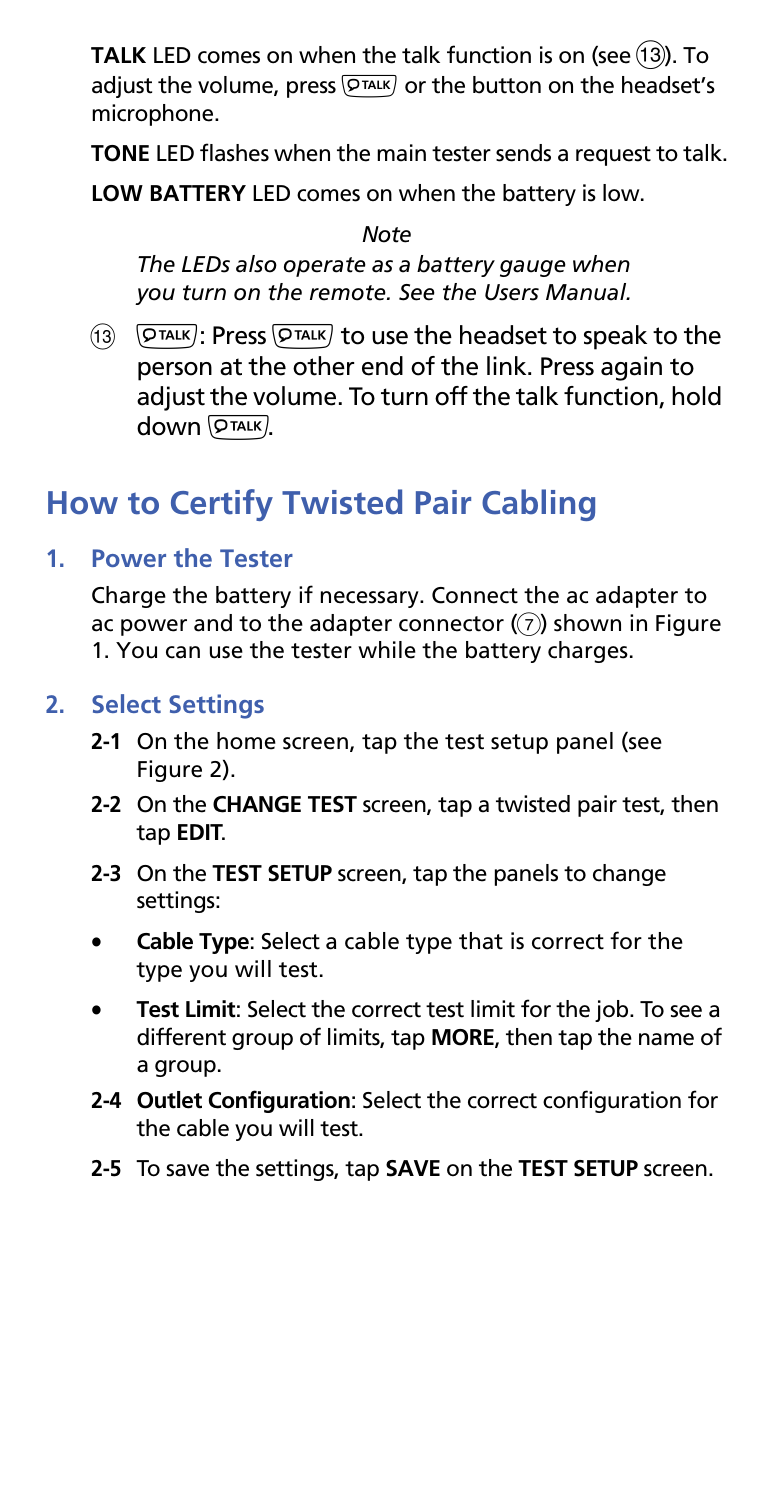

#### **Figure 2. Panels on the Home Screen**

#### <span id="page-3-0"></span>**3. Make Connections and Do a Test**

- **3-1** Connect the testers to the link as shown in Figure [3](#page-4-0) or [4.](#page-4-1)
- **3-2** Tap TEST on the main tester or press  $\sqrt{1 + x}$  on the main or remote tester.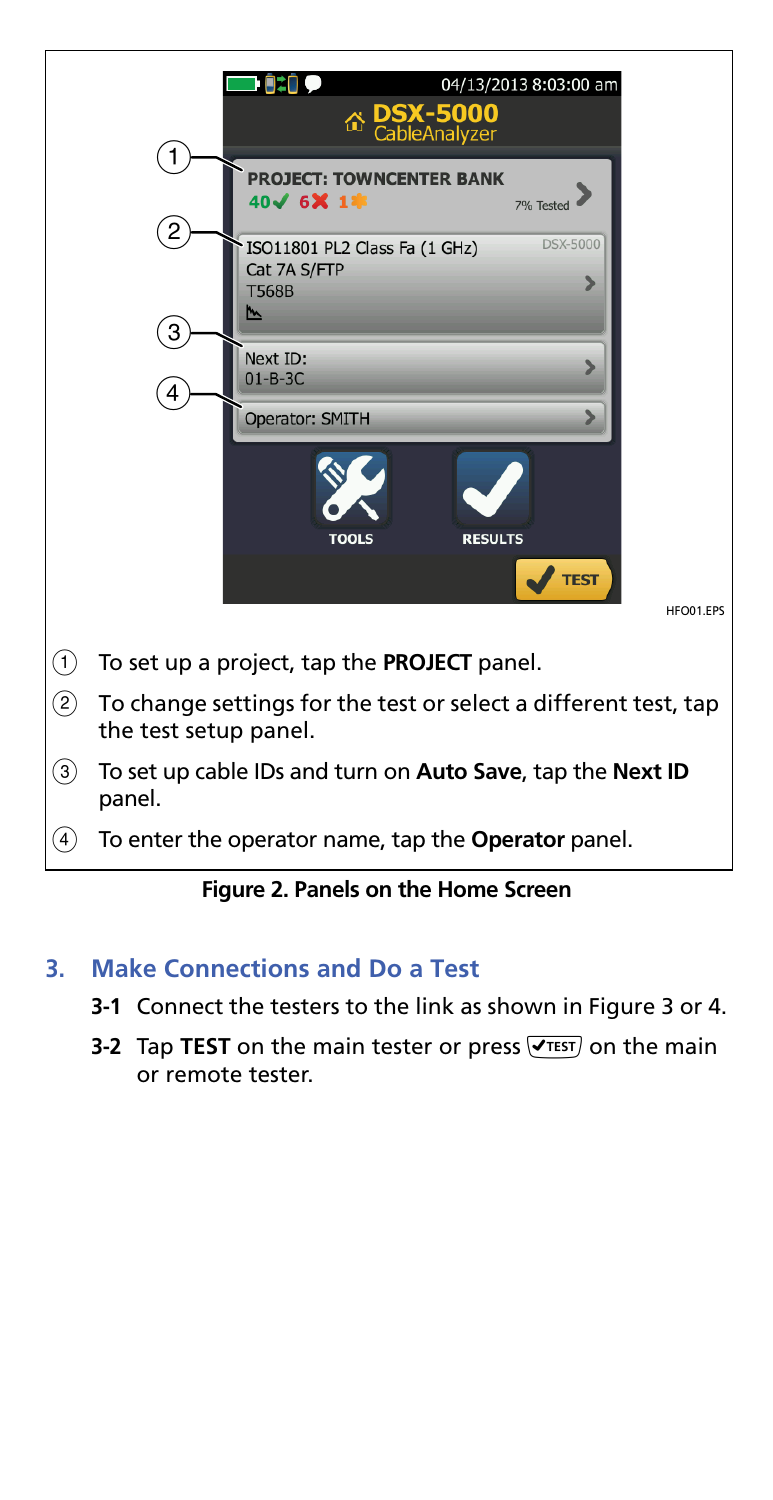

**Figure 3. Permanent Link Connections**

<span id="page-4-0"></span>

<span id="page-4-1"></span>**Figure 4. Channel Connections**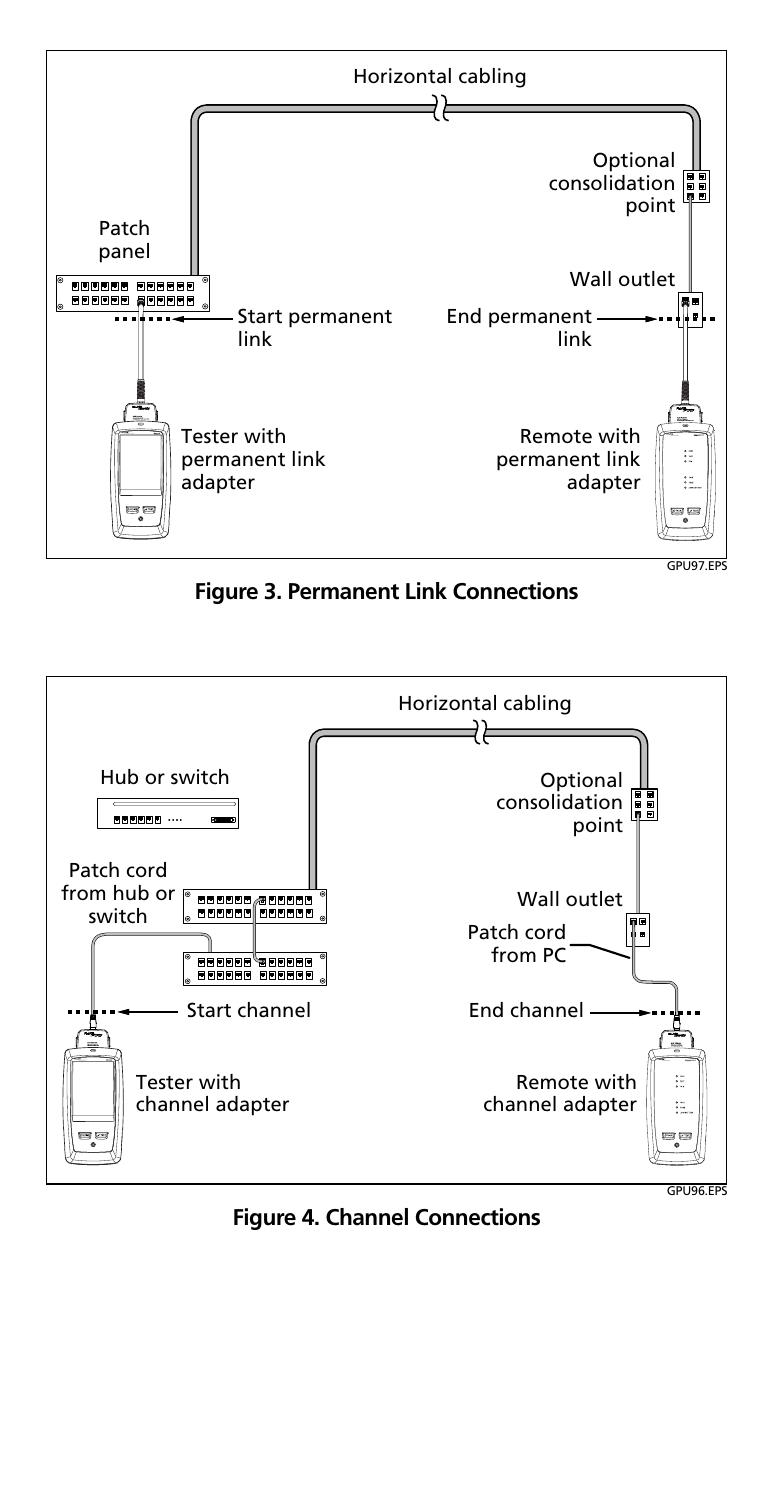#### **4. Examine the Results**

The tester shows multiple views of the test results (Figure [5\)](#page-5-0):

- **WIRE MAP**: Shows the connections between the ends of the cable under test. The tester compares the connections to the selected **Outlet Configuration** to get a **PASS** or **FAIL** result.
- **PERFORMANCE**: Shows the overall result for each test that is required by the selected test limit. To see detailed results for a test, tap the panel.
- **DIAGNOSTIC**: Shows the HDTDR™ and HDTDX™ analyzer results, which help you troubleshoot failures.

| 3810                    | 18.03.2013 8:11:59 am  | $\blacksquare$                | 18.03.2013 8:50:05 am           |                    | 04/19/2013 8:59:24 am |
|-------------------------|------------------------|-------------------------------|---------------------------------|--------------------|-----------------------|
| <b>Result not saved</b> | <b>PASS</b>            | <b>Result not saved</b>       | <b>PASS</b>                     | HDTDX ANALYZER     |                       |
| <b>WIRE MAP</b>         | PERFORMANCE DIAGNOSTIC | <b>WIRE MAP</b>               | PERFORMANCE DIAGNOSTIC          |                    |                       |
| <b>T568B</b>            |                        | ISO11801 PL3 Class Fa (1 GHz) |                                 |                    |                       |
|                         |                        | <b>LENGTH</b>                 | $(51.2 \text{ m})$ $\checkmark$ |                    |                       |
|                         |                        | RESISTANCE                    |                                 |                    |                       |
|                         |                        | <b>INSERTION LOSS</b>         | (21.9 d8)                       |                    |                       |
|                         |                        | <b>RETURN LOSS</b>            | $(4.4$ dB) $\sim$               |                    |                       |
|                         |                        | <b>NEXT</b>                   | $(6.8$ dB) $\checkmark$         |                    |                       |
|                         | ıs                     | <b>PS NEXT</b>                | $(7.8 d8)$ $\sim$               | <b>Value: 15.2</b> | ink <sup>1</sup>      |
|                         | Next ID:<br>DO-A       | <b>ACR-N</b>                  | $(19.2$ dB) $\sqrt{ }$          |                    | <b>PAIR</b>           |
|                         | SAVE<br>TEST           |                               | <b>TEST</b><br>SAVE             |                    |                       |
|                         |                        |                               |                                 |                    | HEOUS EDG             |

**Figure 5. Examples of Twisted Pair Results Screens**

#### <span id="page-5-0"></span>**5. Save the Results**

- **5-1** Tap **SAVE** if the test passed or **FIX LATER** if the test failed.
- **5-2** If the **Cable ID** box shows the correct ID, tap **SAVE**.

To enter a cable ID, tap the **Cable ID** box on the **SAVE RESULT**  screen, use the keyboard to enter a name for the results, tap **DONE**, then tap **SAVE**.

The tester saves the results in the **DEFAULT** project, unless you selected a different project.

### **About Projects**

You can set up a project to specify the settings and tests necessary for a job, monitor the status of a job, and organize the test results.

To start a new project, tap **PROJECT** on the home screen, tap **CHANGE PROJECT**, then tap **NEW PROJECT**. See the Users Manual or Technical Reference Handbook on the CD for more information.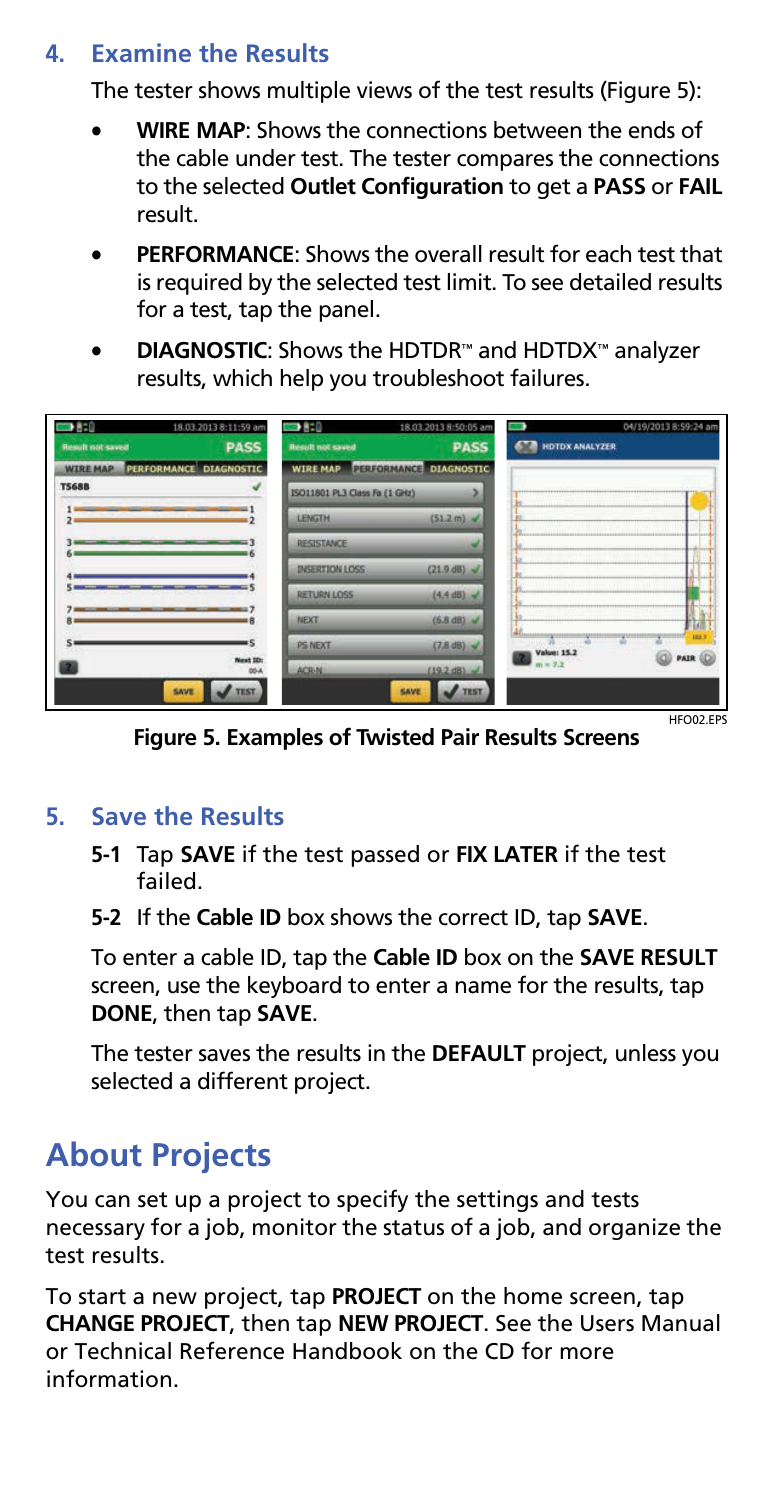## **About the AxTalk Analyzer Kit**

The DSX-5000 kit includes the hardware and AxTalk Analyzer software you need to do tests for alien crosstalk on twisted pair cabling. Alien crosstalk is noise, or crosstalk, transmitted between adjacent cables in a bundle or patch panel. Alien crosstalk is a primary source of noise in cabling used for 10GBASE-T applications.

For instructions on how to do alien crosstalk tests, install the AxTalk Analyzer software supplied on the AxTalk Analyzer software CD, then see the online help in the software.

## **Registration**

Registering your product with Fluke Networks gives you access to valuable information on product updates, troubleshooting tips, and other support services.

To register, fill out the online registration form on the Fluke Networks website at **[www.flukenetworks.com/registration](http://www.flukenetworks.com/registration)**.

## **Contact Fluke Networks**



**[www.flukenetworks.com](http://www.flukenetworks.com)**

**support@flukenetworks.com**

**+1-425-446-4519**

Fluke Networks operates in more than 50 countries worldwide. For more contact information, go to our website.

# **Certifications and Compliance**



 $\mathsf{\mathfrak{C}}\, \mathsf{\mathfrak{C}}$  Conformite Europeene. Conforms to the requirements of the European Union and the European Free Trade Association (EFTA).



**SP** Listed by the Canadian Standards Association.



**C** Conforms to relevant Australian standards.



Conforms to relevant Russian standards.